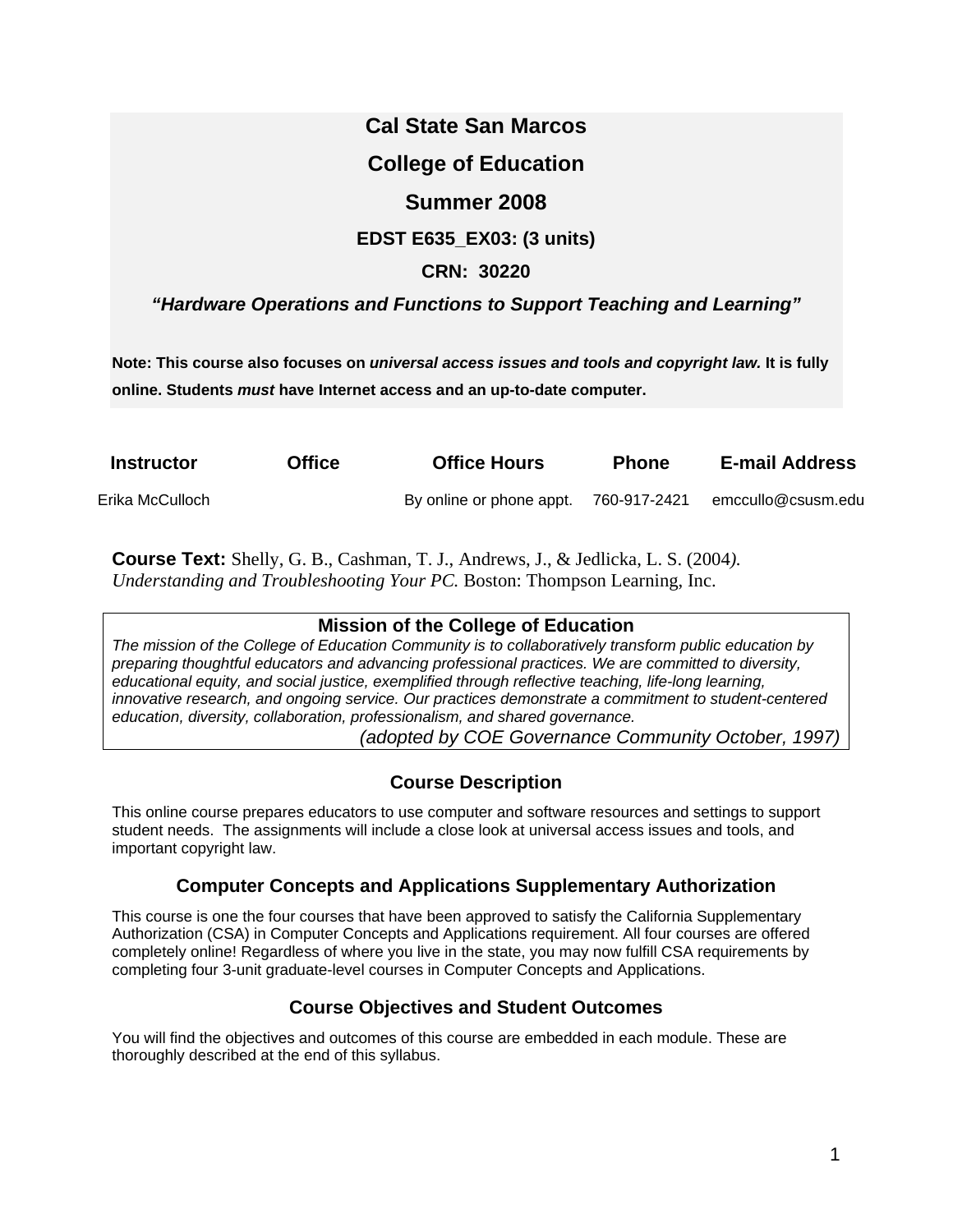### **Assessments**

In order to successfully complete this course, assignments must be completed with at least an acceptable level noted on assignment rubrics. In addition to the assignments described in WebCT, performance assessment will be on student's ability to perform tasks using a variety of software. California State University San Marcos has adopted an all-university writing requirement. In each course, students are required to write at least 2500 words in essays, exercises, papers and examinations. Completion of the assignments in this course according to given directions will enable you to exceed that requirement,

## **Accommodations and Policies**

### **Students with Disabilities Requiring Reasonable Accommodations**

Students are approved for services through the Disabled Student Services Office (DSS). This office is located in Craven Hall 5205, and can be contacted by phone at (760) 750-4905, or TTY (760) 750-4909. Students authorized by DSS to receive reasonable accommodations should meet with their instructor during office hours or, in order to ensure confidentiality, in a more private setting.

## **College of Education Attendance Policy**

Due to the interactive nature of courses in the COE, and the value placed on the contributions of every student, students are expected to prepare for, attend, and participate in all classes. For extenuating circumstances contact the instructors before class is missed, and make arrangements to make up what was missed. At minimum, a student must attend more than 80% of class time, or s/he may not receive a passing grade for the course. If a student misses two class sessions or is late (or leaves early) for more than three sessions, the highest possible grade earned will be a "C". Notification of absences does not allow students to assume they are automatically excused from class or making up missed class.

**In this course, the instructor has adopted this policy: You must be active in online coursework including email, discussions and activities** *at least twice weekly***, or you cannot receive a grade of A or A-. If you are inactive for one week or more, you cannot receive a grade of B+ or B. If you have extenuating circumstances, you should contact the instructor as soon as possible.** 

### **Academic Honesty**

Please be sure to read and understand the university policy on plagiarism and cheating, as it will be strictly enforced. Academic dishonestly will not be tolerated and will result in a failing grade for this course and will be reported to the University.

From the CSUSM Catalog: "Students will be expected to adhere to standards of academic honesty and integrity, as outlined in the Student Academic Honesty Policy. All written work and oral assignments must be original work. All ideas/materials that are borrowed from other sources must have appropriate references to the original sources. Any quoted material should give credit to the source and be punctuated with quotation marks. Students are responsible for honest completion of their work including examinations. There will be no tolerance for infractions. If you believe there has been an infraction by someone in the class, please bring it to the instructor's attention. The instructor reserves the right to discipline any student for academic dishonesty in accordance with the general rules and regulations of the university. Disciplinary action may include [but is not limited to] the lowering of grades and/or the assignment of a failing grade for an exam, assignment, or the class as a whole."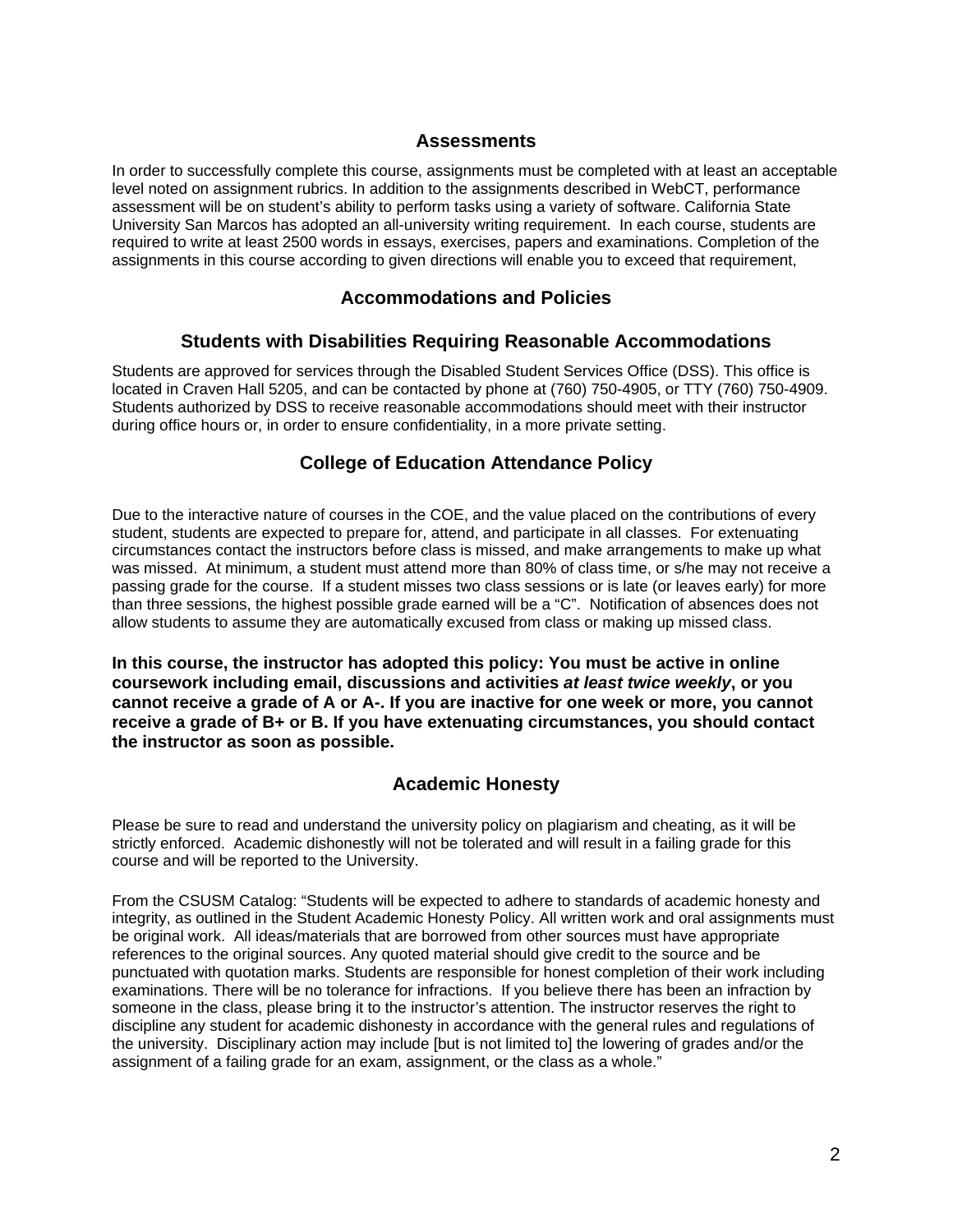# **Posting Replies (The Value-Added Model)**

When replying to a posting in the discussion area by another student, instructor, or a guest, your reply should include the previous message below your comment. You can do this by clicking the **quote** button (*instead of reply*) to begin the post.

Your response must do one of the following:

- 1. **give an example** of what the prior post had described;
- 2. **provide a different perspective** of the topic posted; OR
- 3. **expand upon the idea** posted in the message by including more detail and depth.

### **Participation and Professionalism**

It is expected that all students will have an active presence in the online community. Organize your week so that you **visit the WebCT shell every 2-3 days.** This will provide you the opportunity to stay in touch with the module assignments and discussions. You will need to use an up-to-date computer and operating system that has the ability and speed to use WebCT, play sound files, and view movie clips. It is your responsibility to *check these capabilities out ahead of time* and have a plan to identify and utilize a facility or location where you can access using these technical capabilities during the course. Note that all assignment documents must be completed in Microsoft Office (Word and/or Excel). There is a tune up tool on WebCT to test your browser and access. Please use that tool!

## **Assignment Questions**

There is a QUESTIONS section on the Discussion Board. This section is included to allow everyone the benefit of having access to their classmates' and instructor's responses. Please review the posted questions and replies before posting your question(s).

### **WebCT Questions**

**Call the CSUSM help desk. Their location and hours are listed on the web: http://www.csusm.edu/iits/sth/. If you leave a message regarding a problem you are having, be sure to leave a phone number and/or email. They can help with all technical aspects of the WebCT environment.** 

# **Other Important Considerations**

- Assignments are due when noted on the assignment page.
- All assignments should be based on thoughtful reflection and at a Master's level, and submitted only after final editing, having been proofread and word-processed.
- Contact instructor in advance of any absence to weekly module activities and suggest a timeline for how you will make up missed work.
- Grading of written assignments will be based on adherence to the assignment, evidence of revision, clarity, coherence, and legibility in edited text. Points are deducted for spelling and/or grammar errors.
- Remember to cite completely all information obtained in APA (APA Manual,  $5<sup>th</sup>$  ed.). References are also required.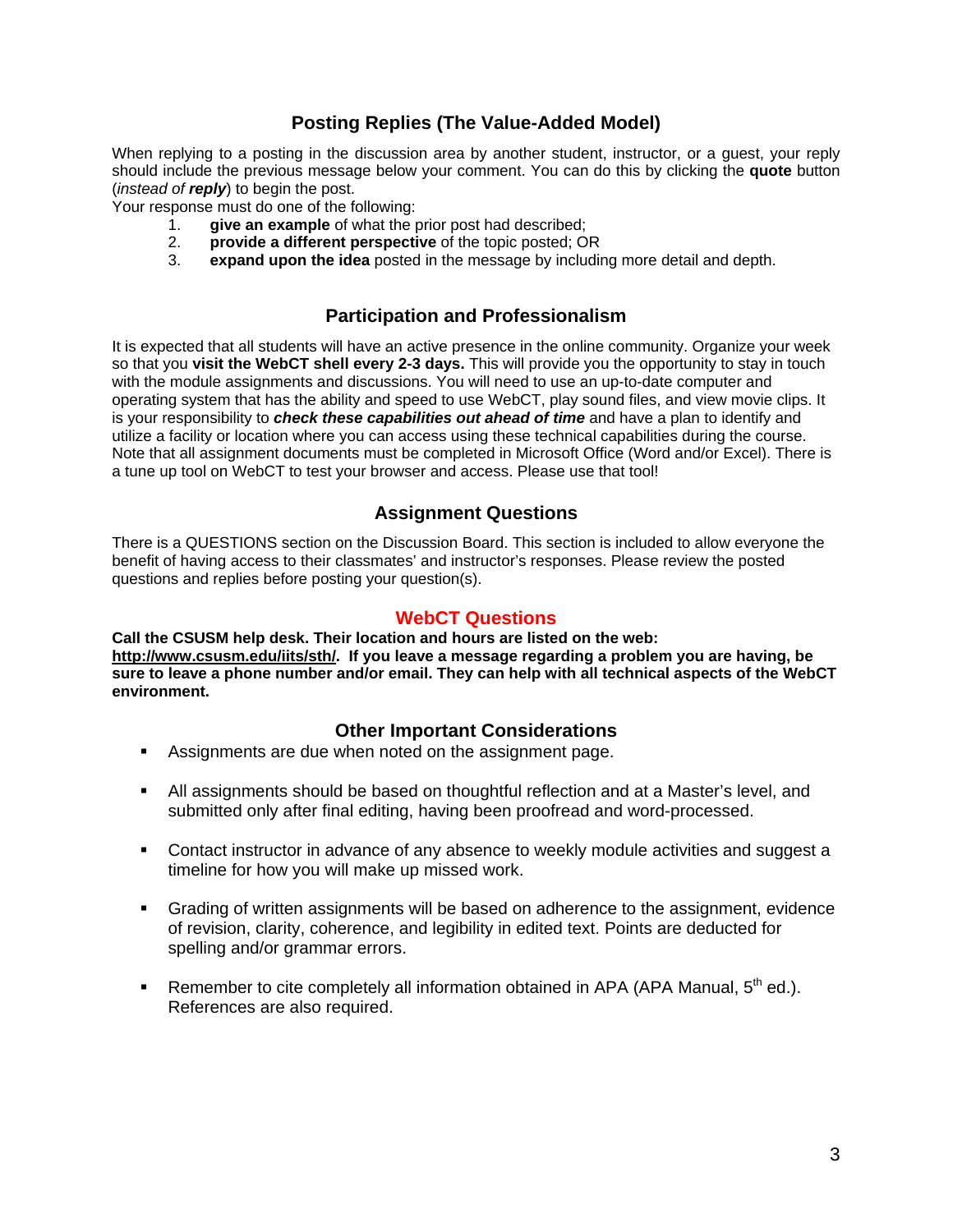| $94 - 100 = A$  | $80 - 83 = B$   | $70 - 73 = C$  |
|-----------------|-----------------|----------------|
| $90 - 93 = A$   | $77 - 79 = C +$ | $60 - 69 = D$  |
| $87 - 89 = B +$ | $74 - 76 = C$   | below $60 = F$ |
| $84 - 86 = B$   |                 |                |

**Grading Procedures and Assignments:** Grading is calculated using the following:

## **Additional Web Site Resources:**

CSUSM Library: http://library.csusm.edu/ WebCT: http://courses.csusm.edu TaskStream: http://www.taskstream.com International Society for Technology in Education: http://www.iste.org Center for Applied Research in Educational Technology: http://caret.iste.org Tapped In: http://ti2.sri.com/tappedin/ Video Classroom http://www.needleworkspictures.com/vic/Home.html Apple Learning Interchange: http://www.ali.apple.com 21st Century Literacies: http://www.kn.pacbell.com/wired/21stcent/ Digital Edge Project: http://www.iste.org/inhouse/nets/cnets/dedge/index.html National Board for Professional Teaching Standards: http://www.nbpts.org/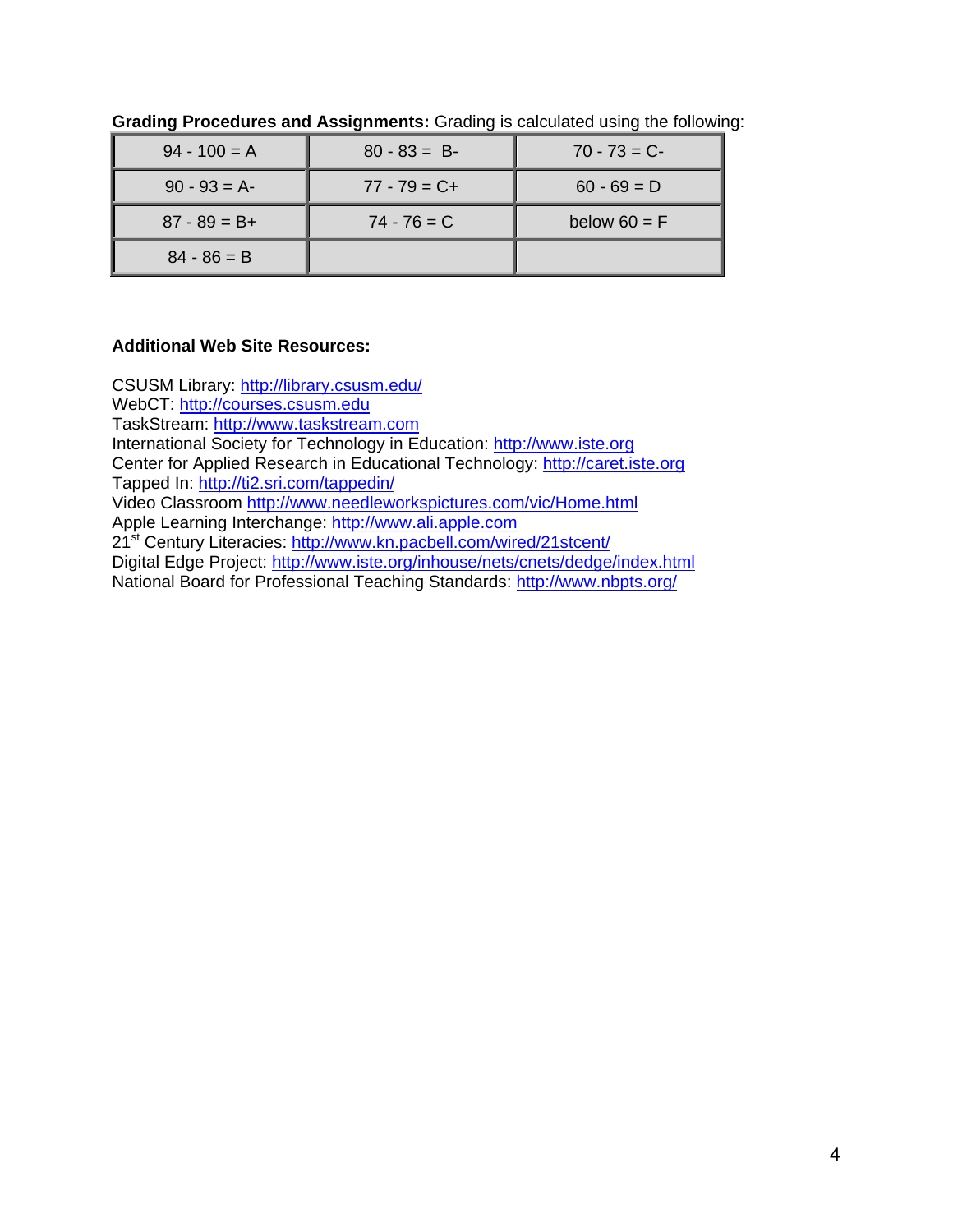# **Tentative Course Schedule**

| <b>Module</b><br><b>Number</b> | <b>Module Topic(s)</b>                                                     |
|--------------------------------|----------------------------------------------------------------------------|
| Module 0,1                     | Introductions, Expectations, & Course<br>Exploration                       |
| Module 2,3                     | HW, SW, Maintaining/Troubleshooting,<br>Supporting, & Connecting           |
| Module 4,5                     | Printers, Protections, and Preventive<br>Maintenance                       |
| Module 6,7                     | Application of PC Knowledge in Your Work                                   |
| Module 4                       | <b>Web Accessibility</b>                                                   |
| Module 5                       | Web Accessibility and Usability                                            |
| Module 6                       | <b>Alternative Tools and Accessibility</b>                                 |
| Module 7                       | Defining, Clarifying, & Applying Copyright Law                             |
| Module 8                       | Applying and Evaluating Copyright and Fair<br>Use                          |
| Module 9                       | Compliance with Copyright and Fair Use Laws;<br>Wrap-Up; Exit; Evaluations |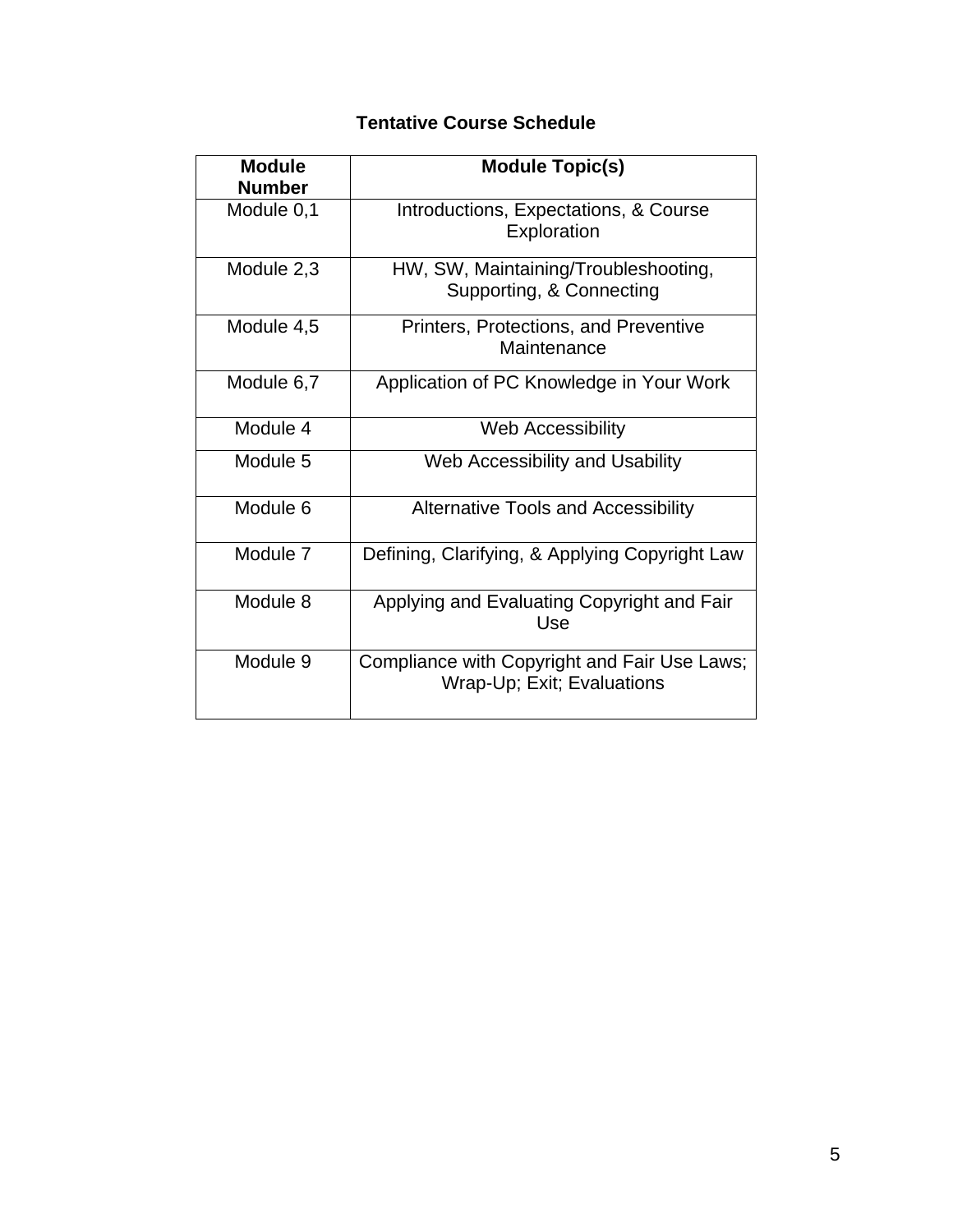### **MODULE DESCRIPTIONS**

### **Module Zero: Introductions, Explorations, and Course Expectations**

Welcome to EDST E635: *Hardware Operations and Function to Support Teaching and Learning*. For my introduction, please click on this Welcome Message link.

In Module Zero, you will also be introduced to other course participants; you will examine what this course is all about; and you will learn how you can be successful in EDST E635.

The theme used in this course will be *CONSTRUCTION***,** and each of the modules will include elements using the following terms: Blueprint, Toolbox, Breaking Ground, Laying the Foundation, **Construction Zone, Inspection, and Reflection. For Module Zero, those elements look like this:** 

**Blueprint:** There are several key components to a blueprint, and in this course, those components are referred to as big ideas, essential questions, student outcomes, and Module objectives.

**Big Ideas:** EDST E633B will prepare educators to use computer and software resources and settings to support student needs. Students will also become familiar with universal access issues and tools, and important copyright law. Read the syllabus for more *big ideas* about this course.

#### **Essential Questions**

- 1. Who are the course participants?
- 2. What skills will I have when I complete this course?
- 3. In what ways will I be able to support my teaching and my students' learning when I successfully complete this course?
- 4. How is this course structured for my success?

### **Module Objectives**

- To become a community of learners in EDST E635
- To learn about each others' skills, work, and goals

### **Participant Outcomes**

 In this section, you will be given a list of expected outcomes for this module. For example, upon completion of Module Zero, the participants will have:

- met the course instructor:
- introduced themselves to their classmates;
- examined the course syllabus  $&$  requirements
- become familiar with the course layout and thematic terminology of the course;
- completed the course "icebreaker";
- completed the CTAP self assessment;
- taken the "Netiquette" Quiz

**Toolbox:** The tools in your toolbox for each module may vary somewhat. Overall, the tools for this course are the text, web sites, and other resources you will need to complete EDST E635. They include (but are not limited to):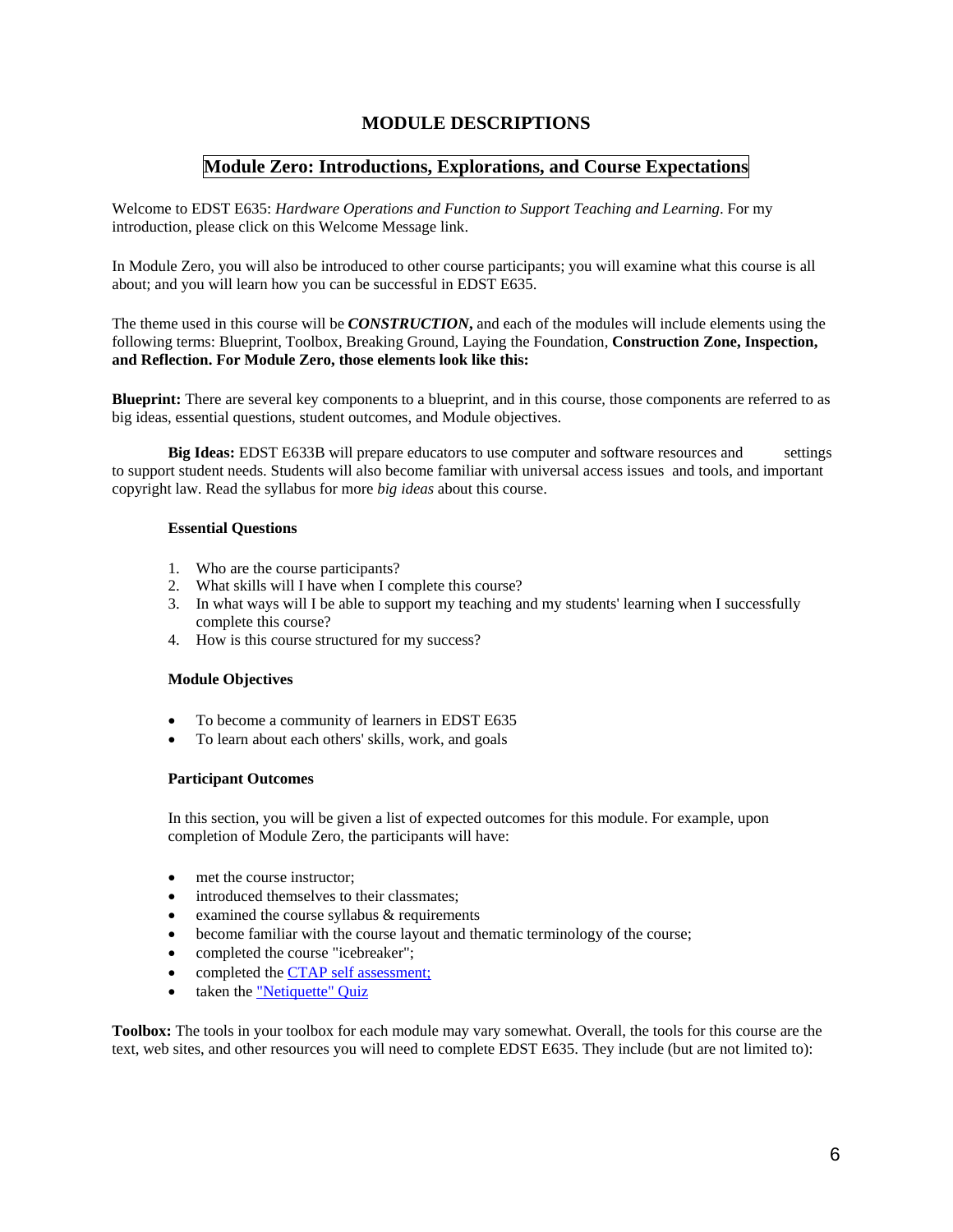### **Module 1: HW, SW, Maintaining/Troubleshooting, Supporting, and Connecting**

During Module 1 of EDST E635: *Hardware Operations and Function to Support Teaching and Learning,* you will be using your textbook, *Understanding and Troubleshooting Your PC,* to learn about the hardware and software of your PC, how to maintain and troubleshoot problems that occur, support peripherals, connect to Networks, and more.

### **Blueprint**

### **Big Ideas***:*

 Having a clear understanding of the hardware and software components, operating systems, Motherboard, memory, and disk drives for personal computers (PCs) increases comfort levels and skills for computer users.

 Knowing how to use troubleshooting procedures effectively helps computer users prevent, resolve, and maintain their PCs.

### **Essential Questions:**

- 1. What is "under the hood" of a personal computer?
- 2. How do hardware and software communicate?
- 3. How can I troubleshoot the Motherboard, hard drives, memory, and upgrades to improve a system's performance?
- 4. How can PC users install, support, and connect input, output, and multimedia devices?

### **Module Objectives**

- To identify internal and external PC components
- To articulate how hardware and software work together
- To use troubleshooting basics to solve computer problems

 **Expected Outcomes**: Upon completion of Module 1, the participants will:

- 1. Identify internal and external components of a typical personal computer. (Bloom: Comprehension & Application)
- 2. Explain how hardware and software work together. (Bloom: Comprehension & Analysis)
- 3. Solve computer problems by using troubleshooting basics. (Bloom: Knowledge & Application)
- 4. Diagram the input, output, and multimedia ports, wireless connections, and expansion slots of the PC being used for this course. (Bloom: Analysis)

**Toolbox:** Chapters 1-5 of: Shelly, G. B., Cashman, T. J., Andrews, J., & Jedlicka, L. S. (2004*). Understanding and Troubleshooting Your PC.* Boston: Thompson Learning, Inc.

# **Module 2: Printers, Protections, and Preventive Maintenance**

During this week of EDST E635: Hardware Operations and Function to Support Teaching and Learning, use your textbook, Understanding and Troubleshooting Your PC, to learn about the variety of printers and how to install them locally and share them on a network. You will also learn how to maintain and troubleshoot problems with your printer, and how to connect with networks and the Internet. Finally, upon completion of this module, you will be introduced to guidelines for maintaining and troubleshooting your PC, including preventive maintenance plans, scheduling backups, and protection from malicious logic programs.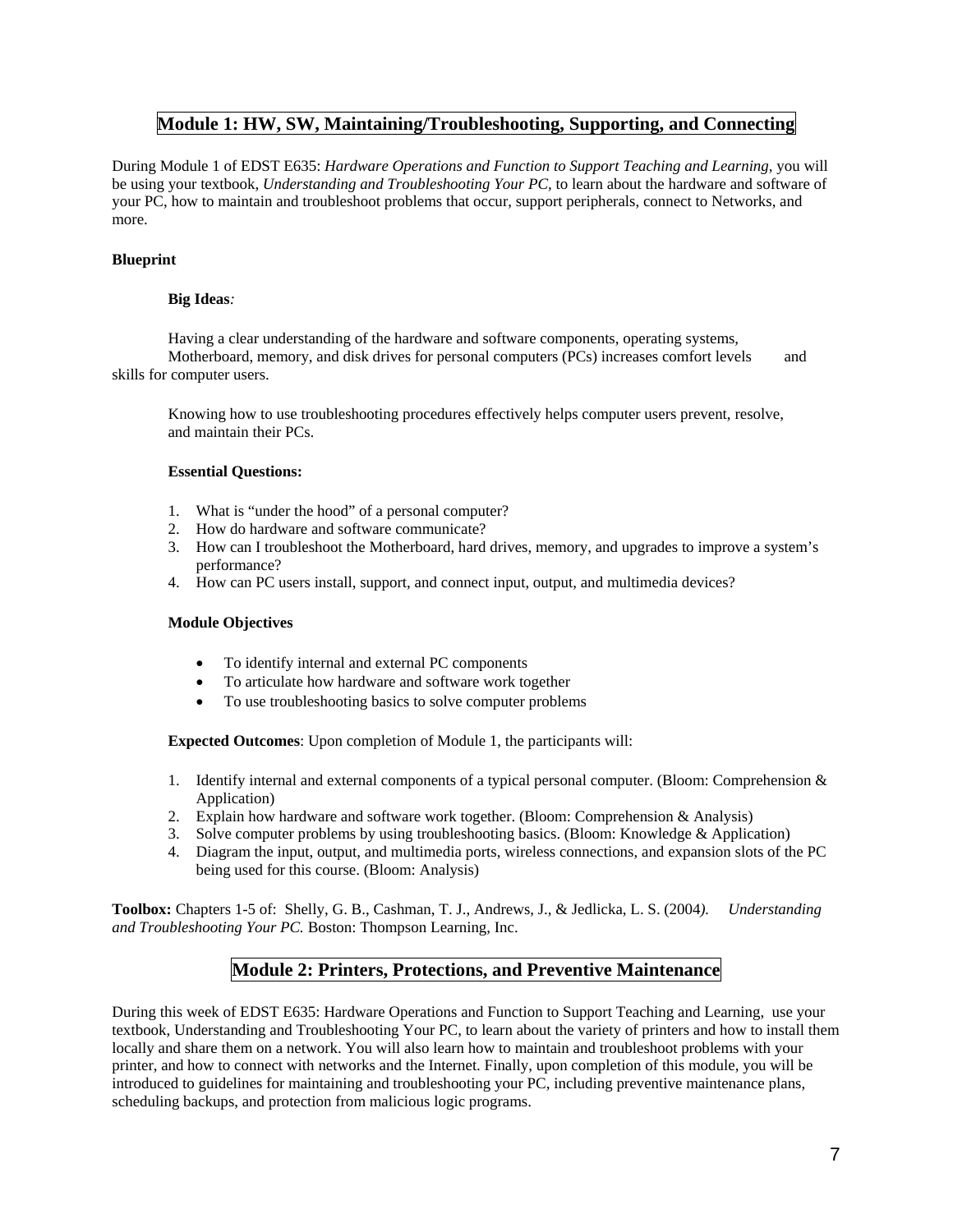### **Blueprint**

### **Big Ideas**:

 Knowledge regarding installing, connecting, maintaining, and troubleshooting problems with printers provides you with desirable professional, technological skill mastery and independence.

 Knowing how to use troubleshooting and maintenance procedures effectively helps computer users prevent, resolve, and maintain their PCs.

#### **Essential Questions:**

- 1. What are five (5) features that describe printers, and what function does each feature have?
- 2. What are the differences among the types of printers, and how are they installed and maintained?
- 3. What dos one need to know to connect a PC to networks and the Internet?
- 4. What routine PC maintenance tasks are important to know?
- 5. What are common malicious logic programs, and how can I protect a PC from them?
- 6. What are the fundamental rules for troubleshooting a PC?

#### **Module Objectives:**

- To identify personal printer features and types
- To describe and solve malicious logic program problems

#### **Expected Outcomes:**

Upon completion of Module 2, the participants will:

- 1. Identify types and key features of a personal printer. (Bloom: Knowledge & Comprehension)
- 2. Examine assigned chapters for essential information about printers, networks, maintenance, and troubleshooting PCs. (Bloom: Comprehension & Analysis)
- 3. Solve a malicious logic program problem. (Bloom: Knowledge, Synthesis, Application, & Evaluation)
- 4. Determine maintenance and troubleshooting needs. (Bloom: Analysis & Evaluation)
- 5. Describe five (5) types of computer viruses and explain how each of them infects a computer (Bloom: Knowledge, Comprehension, Application, & Analysis)

**Toolbox:** Chapters 7, 10, & 12 of: Shelly, G. B., Cashman, T. J., Andrews, J., & Jedlicka, L. S. (2004). *Understanding and Troubleshooting Your PC;* your **printer** and your **PC.**

### **Module 3: Application of PC Knowledge in your Work**

Congratulations! You have reached the end of the Hardware and PC Functions portion of this course. You have learned and applied skills that reflect your ability to understand and troubleshoot your PC. You have further developed educational leadership skills in technology.

#### **Blueprint**

 **Big Idea:** Your commitment to a professional action plan and your technology skills will reap benefits beyond yourself.

**Essential Question:** How will you use your technology skills in your work?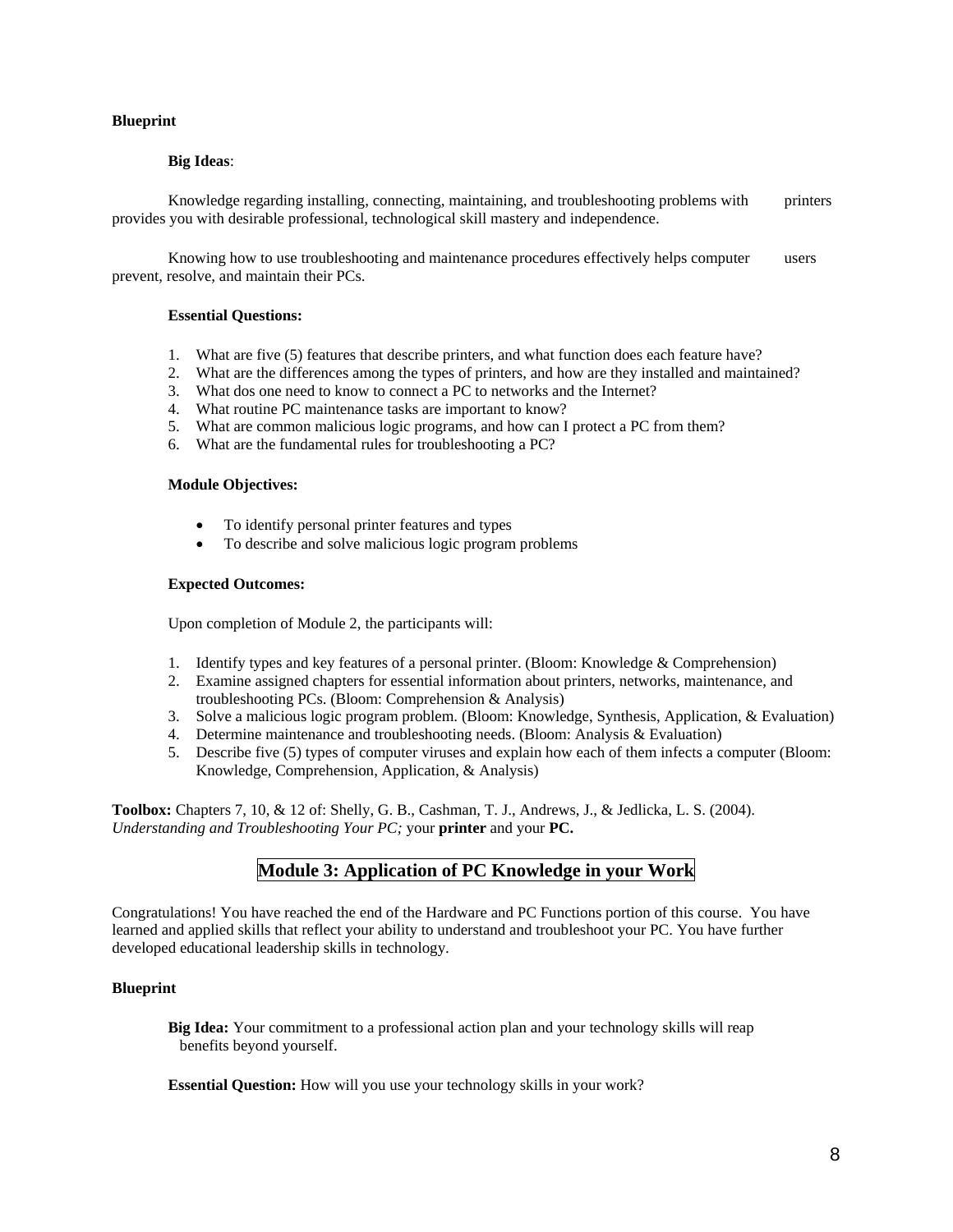**Module Objective:** To reflect on and identify one's own technology levels of expertise

 **Expected Outcomes**: Upon completion of Module 3, the participants will:

- 1. Identify personal areas of expertise in technology. (Bloom: Knowledge & Evaluation)
- 2. Design an action plan that incorporates your new learnings and plans for future use of them. (Bloom: Synthesis & Application)
- 3. Develop a scavenger hunt of PC information that your students (or students in a course like this) need to know to be deemed "knowledgeable" about PCs used for educational purposes.

**Toolbox:** Toolbox components from Modules 0 through 3

# **Module 4: Web Accessibility**

In this module, you will examine issues regarding accessibility to the World Wide Web, including an initiative intended to assist persons with disabilities who use this electronic medium.

### **Blueprint**

### **Big Ideas**

Web accessibility means that people with disabilities can use the Web.

Disabilities can affect Web accessibility.

Web accessibility is important because it helps make the Web available to everyone.

The Web Accessibility Initiative (WAI) develops strategies, guidelines, and resources to help people with disabilities engage productively in Web activities.

#### **Essential Questions**

- 1. What is Web accessibility?
- 2. Why is Web accessibility important in teaching and learning?
- 3. How can teachers ensure access for all of their students?

### **Module Objectives**

- To state why they believe *Web Accessibility* is important.
- To create a form to assess *Web Accessibility* of a given/chosen Web site.
- To write a letter of concern regarding the *Web Accessibility of* someone's Web site.
- To develop an understanding of why *Web Accessibility* is important for all.

#### **Expected Outcomes**

- 1. Response to a Discussion Board Prompt for Module One.
- 2. Creation and application of a Web accessibility assessment instrument.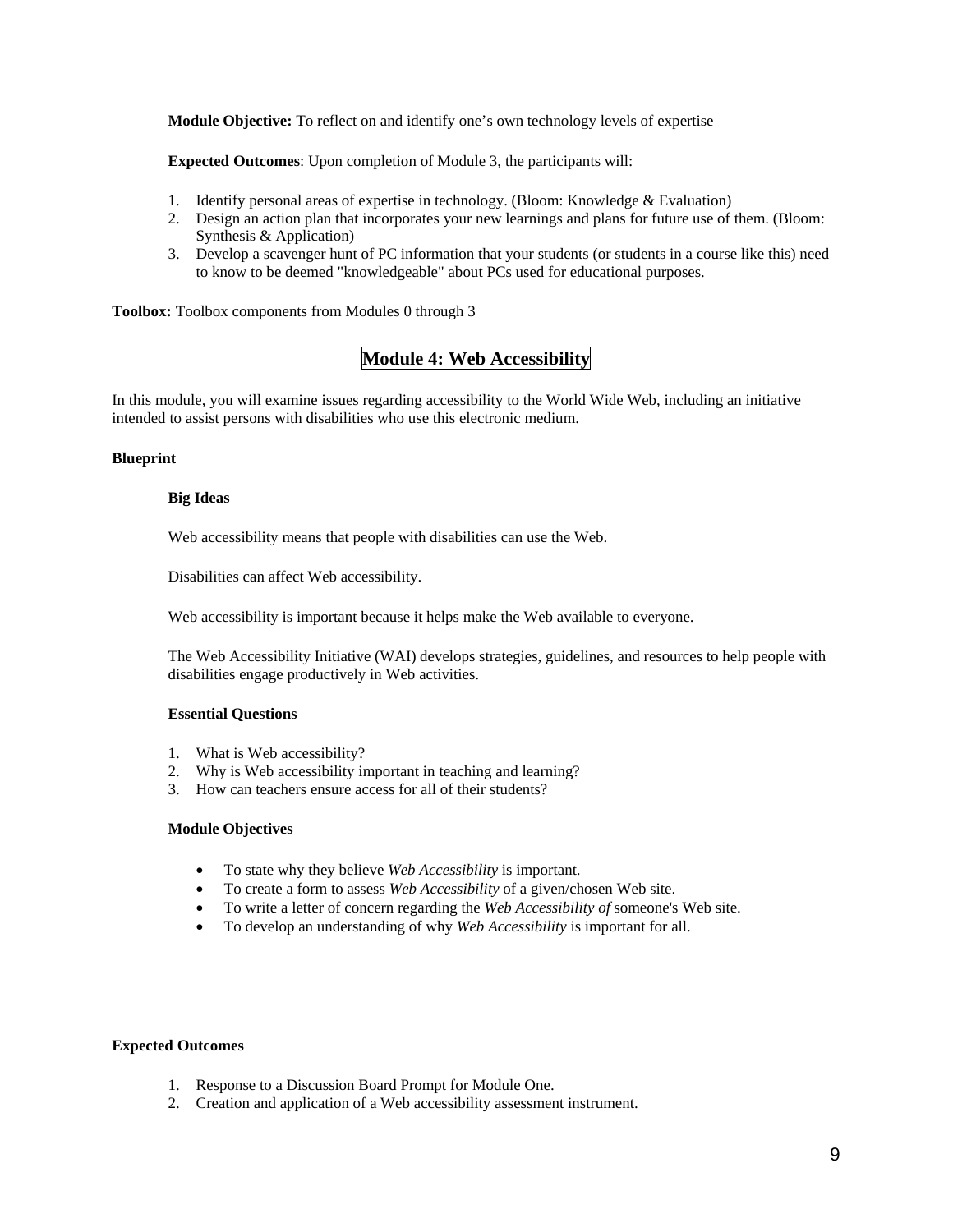- 3. Submission of assessment instrument defense statements.
- 4. Submission of a Letter of Concern with a hyperlink.
- 5. A one-paragraph reflection.

**Toolbox:** With the essential questions in mind, thoroughly examine the following web sites. View the five (5) video clips at the site called, "*Web Accessibility: Access for All*."

Introduction to Web Accessibility

Web Accessibility Initiative

Evaluating Accessibility

The Cal State San Marcos Web Accessibility Site

# **Module 5: Accessibility and Usability**

Welcome to Module 5 of EDST E635: *Hardware Operations and Function to Support Teaching and Learning*. In this Module, you will continue to learn about Web *accessibility* and *usability*; you will become familiar with the government guidelines for Web accessibility and *usability*; and you will learn skills for designing an accessible and usable Web site.

### **Blueprint**

### **Big Idea**:

Web sites used for educational purposes should conform to the federal guidelines for Accessibility and Usability.

### **Essential Questions:**

- 1. *How does a Web designer ensure web accessibility?*
- 2. What are the government's guidelines for usability?
- 3. Who is "Bobby," and how can "he" help me to design an accessible Web site?
- 4. *In what ways do accessibility and usability ensure my students' success?*

### **Module Objectives:**

- To understand how accessibility and usability apply to Web design
- To evaluate a Web site's accessibility and usability
- To create Web sites that are accessible and usable for all students

#### **Expected Outcomes**

Upon completion of Module 5, the participants will:

- 1. demonstrate understanding of **accessibility and usability** as they apply to Web design; (Bloom: Comprehension & Application)
- 2. distinguish between an accessible and non-accessible web site, according to government guidelines; (Bloom: Analysis & Application)
- 3. examine/analyze the CSUSM homepage for **accessibility and usability**. (Bloom: Analysis)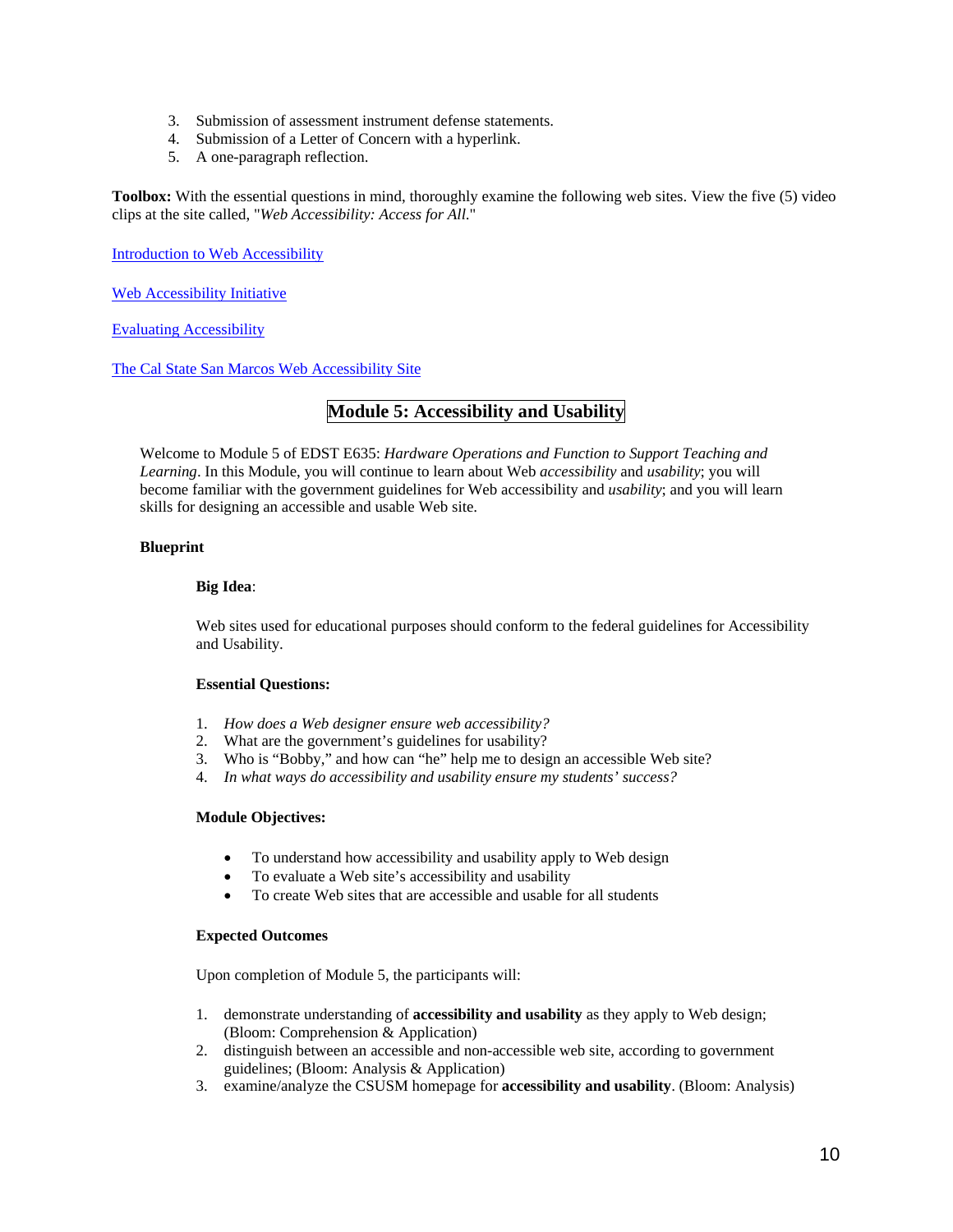4. summarize preliminary steps to take to ensure that students are able to fully access and use the site provided to them. (Bloom: Evaluation)

### **Toolbox**

**Accessibility:**

- WebXact: http://webxact.watchfire.com/
- "Bobby": http://www.mardiros.net/bobby-report.html

### **Government Usability Information & Guidelines:**

- http://usability.gov/guidelines/
- http://usability.gov/accessibility/508.html
- http://usability.gov/methods/index.html
- http://usability.gov/pubs/news2006.html
- http://www.criterion508.com/about \_section\_508.html

### **Other:**

- http://www.w3.org/WAI/References/QuickTips/#tips,
- http://www.csusm.edu
- http://usability.gov/methods/collecting\_writing.html

### **Module 6: Alternative Tools and Accessibility**

Welcome again to EDST E635: *Hardware Operations and Function to Support Teaching and Learning*. In Module 6, you will use what you have learned about Web *accessibility* and *usability*; you will become familiar with the Microsoft Accessibility Wizard, Zoomtext, Electronic Curb Cuts, Closed Captioning, JAWS, and Dragon Speaking Naturally; and you will share the skills you have for creating accessible and usable Web sites.

### **Blueprint**

#### **Big Ideas:**

Web sites used for educational purposes should conform to the federal guidelines for Accessibility and Usability.

### **Essential Questions:**

- 1. What are alternative tools for supporting students with learning challenges?
- 2. How do I evaluate my students' technical needs to ensure their success?
- 3. How can I get support at my school site to enable me to provide accessibility and usability for all of my students?

#### **Module Objectives:**

• To examine Web alternatives and tools for persons with disabilities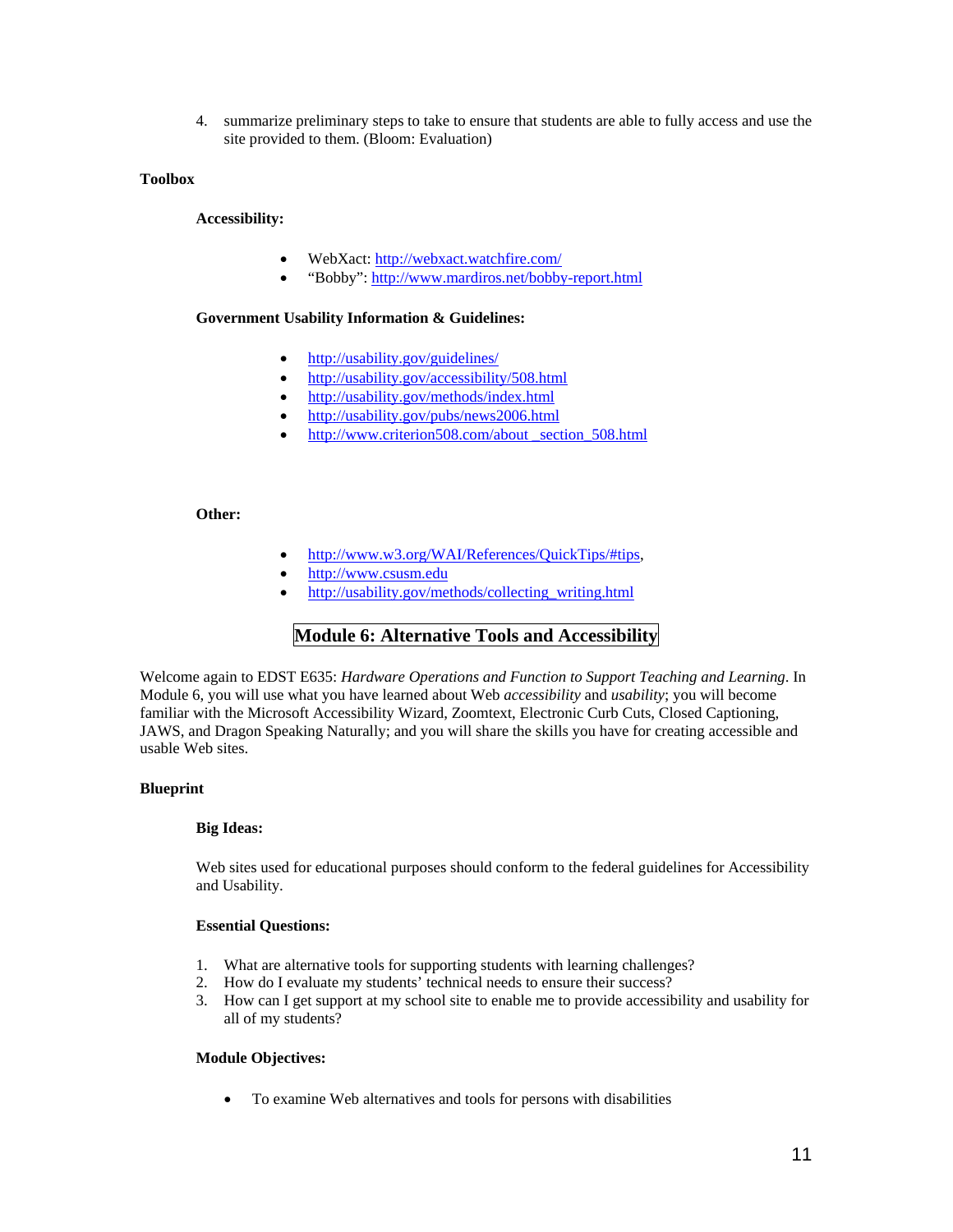- To articulate ways to use accessible technology in schools
- To activate a PC's tools to increase its accessibility for a person with a disability

### **Expected Outcomes**

Upon completion of Module 6, the participants will:

- 1. Demonstrate understanding of alternative Web tools for supporting technology accessibility and usability for students with learning challenges; (Bloom: Comprehension  $\&$  Application)
- 2. Discover and describe ways to use accessible technology within the school and the classroom; (Bloom: Knowledge and Synthesis)
- 3. Examine, practice, and make an adjustment to a computer so that it becomes more accessible to someone with a disability; (Bloom: Knowledge, Application, and Synthesis)

### **Toolbox**

- Balagopal, S. & Young, P. (2005): Increase independence of students with disabilities using Windows and Microsoft Word. Retrieved June 10, 2006, from http://www.microsoft.com/enable/news/education.aspx?v=p
- (2004). Zoo brings curricula to students with disabilities using Tablet PCs. RetrievedJune 10, 2006, from http://members.microsoft.com/CustomerEvidence/Search/EvidenceDetails.aspx?EvidenceID=338 5&LanguageID=1Microsoft
- Accessibility Wizard: http://www.microsoft.com/enable/training/windowsxp/usingwizard.aspx
- Zoomtext http://www.synapseadaptive.com/aisquared/zoomtext\_9/zoomtext\_9\_home\_page.htm
- Electronic Curb Cuts
- Section 508: http://www.criterion508.com/about\_section\_508.html

# **Module 7: Defining, Clarifying, and Applying Copyright Law**

In this module, you will examine issues of copyright, terms of use, and fair use in electronic environments, including the Internet, e-mail, and beyond. The focus of Module 7 will be on defining and clarifying copyright, what it protects, and who can claim it.

### **Blueprint**

### **Big Ideas**:

Copyright is a form of protection provided by laws of the United States to authors of a wide variety of original published and unpublished works.

### **Essential Questions:**

- 1. What is copyright, and how does it apply to authored work found in electronic environments?
- 2. According to the laws of the United States, what forms of authored works are protected by copyright?
- 3. Am I the author of my work?

### **Module Objectives:**

• To evaluate Copyright laws and their applicability to using electronic technologies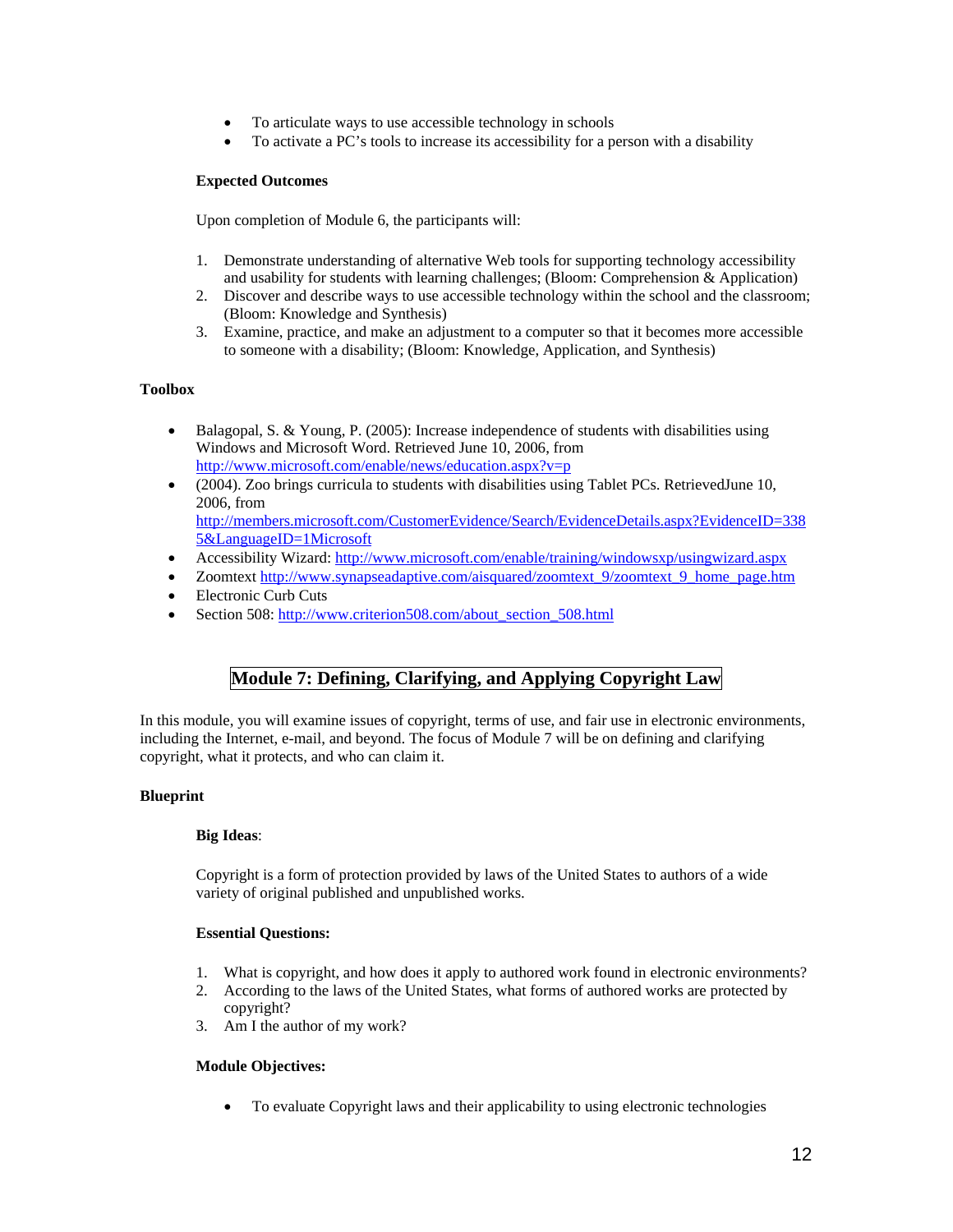• To develop a PowerPoint that assists colleagues in their understanding of Title 17

### **Expected Outcomes**

Upon completion of Module 7, the participants will:

- 1. Demonstrate understanding of copyright laws of the United States as they apply to works in print and electronic environments. (Bloom: Comprehension & Application)
- 2. Examine the U.S. Copyright Law document to discover the wide variety of forms of works that are and are not protected by U.S. copyright laws. Describe a minimum of three (3) chapters within the document that you read, and how they apply to your work as a teacher. (@ one paragraph per chapter) (Bloom: Knowledge and Synthesis)
- 3. Develop a PowerPoint of a minimum of six (6) slides to present to your colleagues in your workplace. Include relevant details about Title 17 that teachers need to know to do their work within legal confines. Provide on one slide a typical copyright scenario that might need to be particularly emphasized for teachers. Include a permission statement that will allow your EDST E633B classmates and instructor permission to use all or part of your PowerPoint. (Bloom: Knowledge, Application, and Synthesis)

**Toolbox :** The following Web sites will be used for Module 7:

- U.S. Copyright Law: Title 17: http://www.copyright.gov/title17/circ92.pdf
- Fair Use: http://www.copyright.gov/fls/fl102.html
- The Cal State San Marcos Web site: http://www.csusm.edu/copyright/
- The TEACH Act and Fair Use: http://www.copyright.iupui.edu/fairuse.htm

### **Module 8: Application and Evaluation of Copyright and Fair Use**

In this module, you will continue to examine issues of copyright and fair use. The focus of Module 8 will be on applying and evaluating what you have learned to interactive lessons in the following areas: Copyright Basics, Movies and Music, and Fair Use. You will also look how copyright applies to software types and licenses, and Internet and e-mail. Finally, you will examine educators' current practices, and apply what you have learned in an activity designed to assist them in becoming or remaining compliant with the U.S. Copyright Office's policies.

### **Blueprint**

#### **Big Ideas**:

Copyright is a form of protection provided by laws of the United States (title 17, U.S. Code) to authors of a wide variety of original published and unpublished works.

Fair Use is the right to reproduce or to authorize others to reproduce the work, and is codified in section 107 of the copyright law.

### **Essential Questions:**

- 1. How does copyright apply to movies, music, software types and licenses, and Internet and e-mail?
- 2. What are specific fair use issues for educators?

#### **Module Objective:**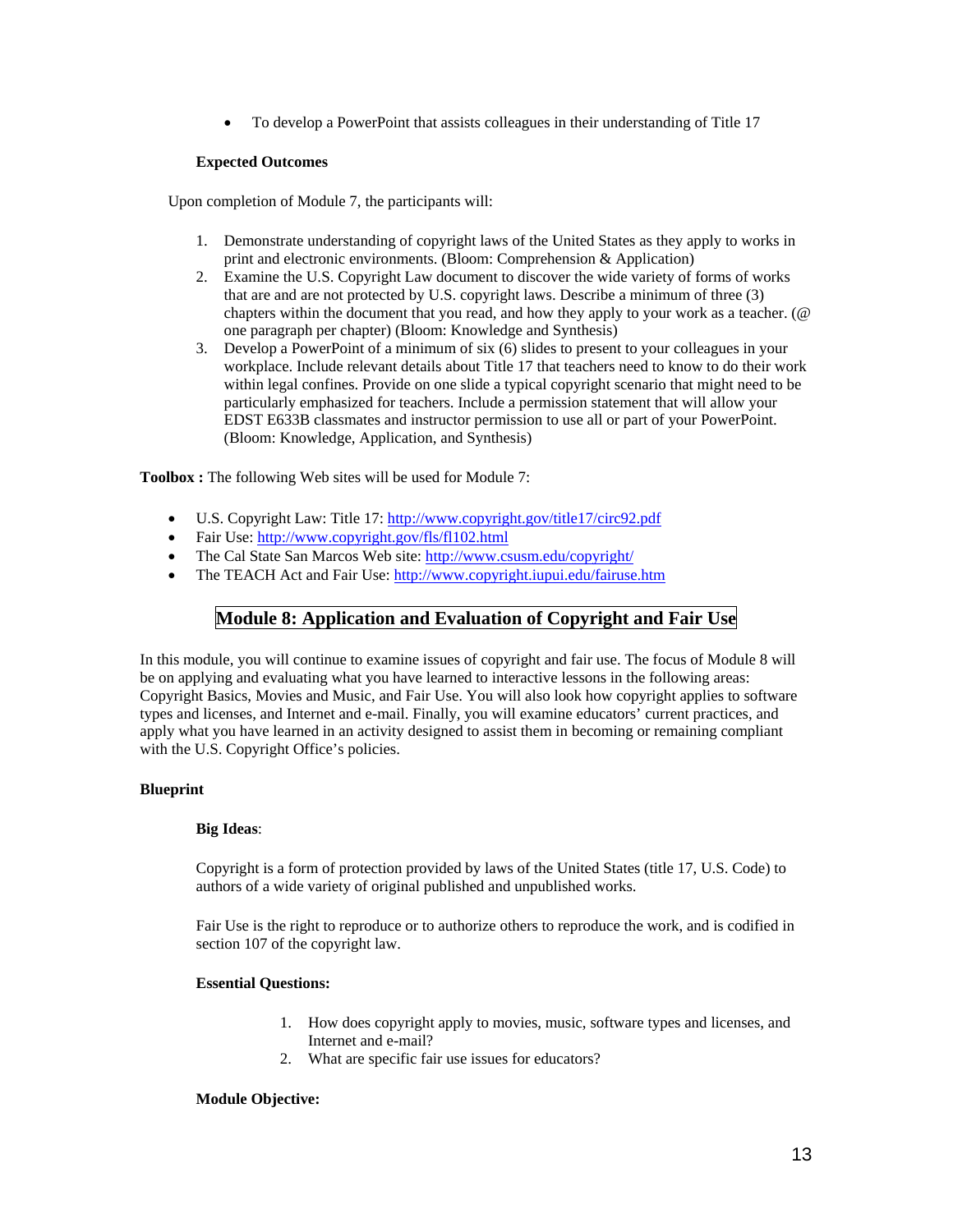To increase knowledge and application of copyright laws and fair use policies as they relate to using the World Wide Web

### **Expected Outcomes**

Upon completion of Module 8, the participants will:

- 1. Engage in interactive lessons related to the application of copyright and fair use to the Internet and e-mail; as well as software types and licenses (Bloom: Comprehension & Application)
- 2. Describe how to ensure ownership of a personally authored and illustrated work. (Bloom: Knowledge, Application, and Synthesis)
- 3. Examine fair use activities, and the implications they have for educators. (Knowledge, Comprehension, Application, Analysis, and Evaluation)

### **Toolbox**

The following Web sites will be used for Module 8:

- 1. Western Washington University's Copyright Lessons
- 2. 1961 Report of the Register of Copyrights on the General Revision of the U.S. Copyright Law

### **Module 9: Compliance with Copyright and Fair Use Laws**

During the week of Module 9 of EDST E635: Hardware Operations and Function to Support Teaching and Learning you will evaluate documents for compliance with copyright and fair use laws. You will also examine and develop a terms of use policy to apply to a new virtual institution.

#### **Blueprint**

### **Big Ideas**:

Copyright is a form of protection provided by laws of the United States (title 17, U.S. Code) to authors of a wide variety of original published and unpublished works.

Fair Use is the right to reproduce or to authorize others to reproduce the work, and is codified in section 107 of the copyright law.

Terms of Use are rules, or details of restrictions, that are set up to govern how the intellectual property, (information, ideas, or other intangible products of the mind or intellect) or a particular person, group, or organization may be legally used.

#### **Essential Questions:**

- 1. Given several actual models of copyright, fair use, and terms of use policies, what essential elements will you include in your virtual school's policies?
- 2. Why would a virtual school need copyright, fair use, and terms of use policies?
- 3. What will the process be for your school to receive approval of the proposed policies?